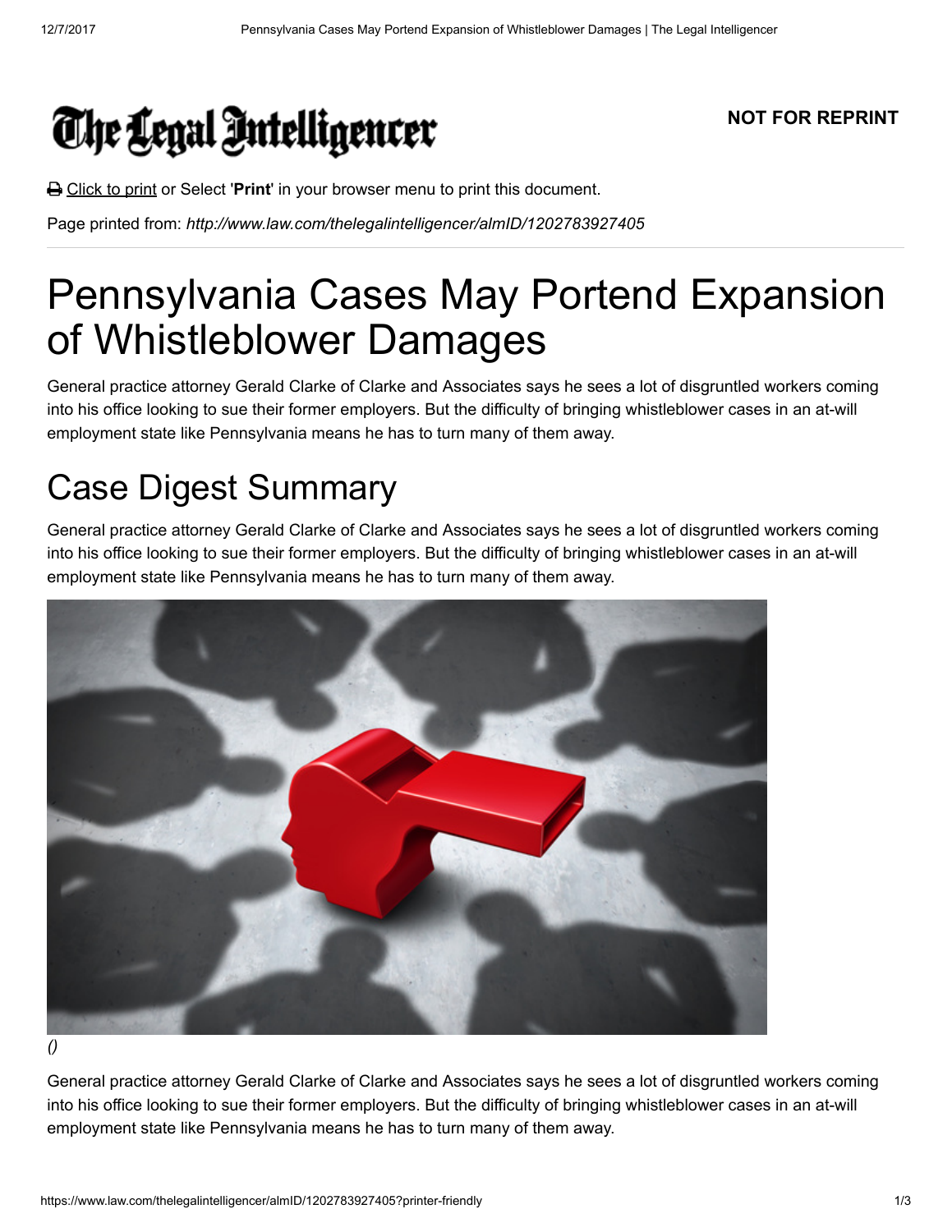"You have to explain to the individual, 'You're probably right. You probably weren't treated fairly. But in the great majority of cases, that doesn't mean anything,'" Clarke said.

However, these cases are becoming a bit more attractive to lawyers like Clarke since a growing body of case law has begun to establish that plaintiffs in whistleblower cases involving retaliation claims should be able to recover for noneconomic damages, including humiliation and emotional distress.

The issue of whether plaintiffs should be able to recover noneconomic damages is a hotly contested one in state court, and the state Supreme Court is expected to weigh in on the issue soon. But Clarke said a series of recent cases has loosened the reins on these historically limited cases.

"It makes it tough to bring a case, and to prove a case. And when you layer on the narrow damages that had just been assumed up until recently, that might dampen the likelihood of bringing these cases," Clarke said. "As the law stands now, I think that there may be some plaintiffs attorneys looking at [recent cases] asking, 'What does this mean for this particular client who's walking through the door?'"

As it stands, Pennsylvania case law outlining what a plaintiff can recover on whistleblower retaliation claims says awards should ensure that plaintiffs are "in no worse a position for having exposed the wrongdoing."

The question of whether that means plaintiffs can recover noneconomic damages has arisen in a string of high-profile [cases lately, but the Supreme Court is likely to weigh in on the issue when it reviews last year's \\$3.2 million award in](http://www.thelegalintelligencer.com/id=1202769840999?keywords=bailets) the case Bailets v. Pennsylvania Turnpike Commission (http://www.thelegalintelligencer.com/id=1202769840999? keywords=bailets).

That case, which was heard with the Commonwealth Court acting as the court of original jurisdiction, resulted in the plaintiff receiving \$1.6 million in noneconomic damages, and a pronouncement by Commonwealth Court Judge Rochelle Friedman that "actual damages" in whistleblower cases "must include compensation for the mental anguish, [humiliation and reputation damage." \(https://s3.amazonaws.com/zldev/wp-content/uploads/2016/12/PA-Whistleblower-](https://s3.amazonaws.com/zldev/wp-content/uploads/2016/12/PA-Whistleblower-Jury-Verdicy-3.2M.pdf)Jury-Verdicy-3.2M.pdf)Because the Commonwealth Court heard the case initially, the appeal was taken by the Supreme Court as of right, rather than at the court's discretion. Although that means the justices did not agree to address any specific issue on appeal, the turnpike's appellate brief specifically raises the viability of noneconomic damages as one of its key issues on appeal.

According to the brief, filed April 10 by Duane Morris attorney Robert Byer, the Commonwealth Court's ruling "expands the potential liability for the commonwealth and goes far beyond what the statute itself provides."

Sprague & Sprague attorney Jason Pearlman, who handled the Bailets case, said attorneys in the state should take note of the appeal.

"The Bailets case, which is presently on appeal to the Supreme Court of Pennsylvania, should be watched closely by lawyers who practice in this field, and also by citizens who are concerned about responsible and ethical governance in Pennsylvania," Pearlman said in an emailed statement.

The turnpike commission did not return a call seeking comment.

Friedman's opinion in *Bailets* was issued in October, and less than two months later it was cited as the basis for another large award in the high-profile whistleblower lawsuit (http://) that Mike McQueary, a star witness for the prosecution of convicted child molester Jerry Sandusky, brought against Penn State.